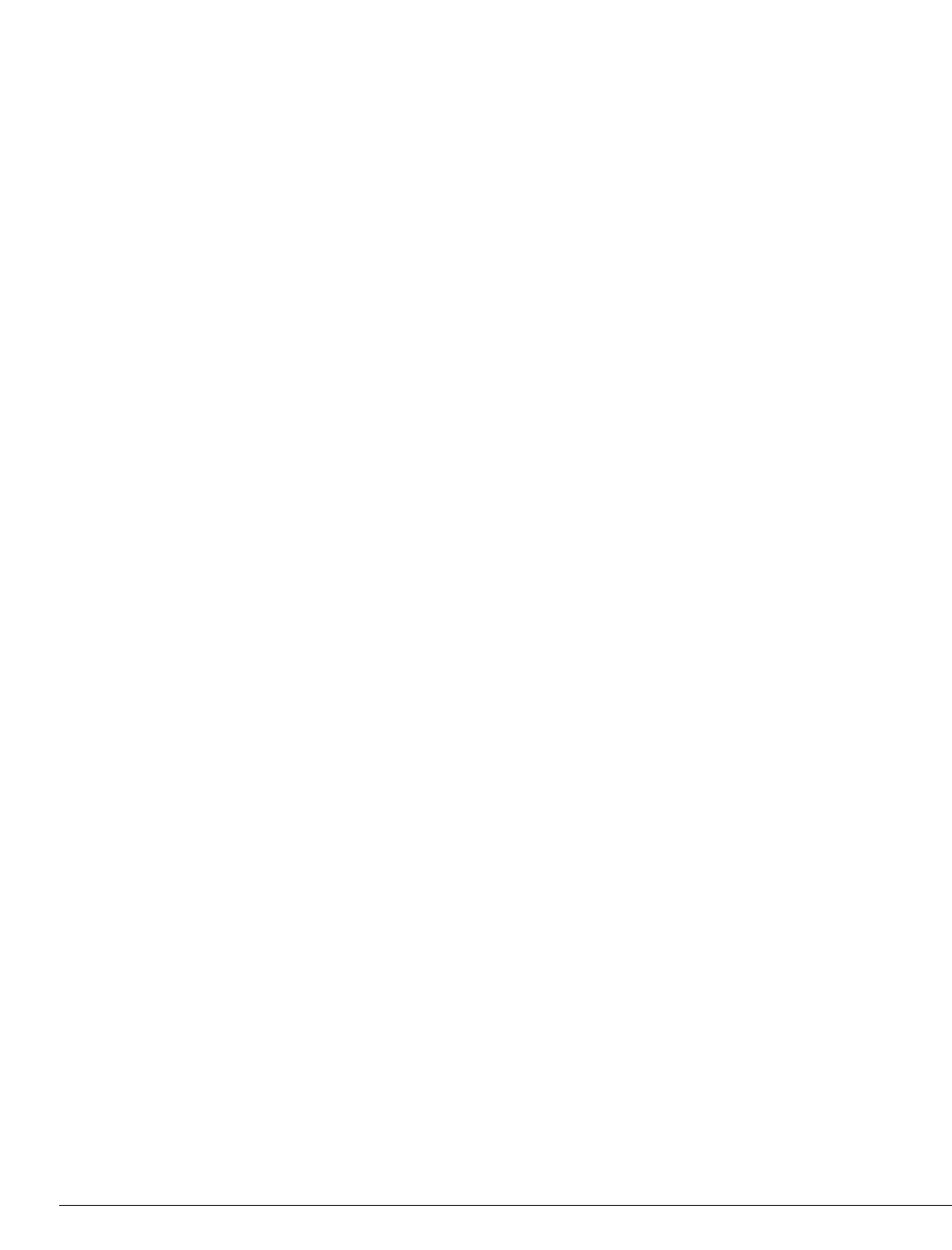### **Table of Contents**

| <b>Introduction</b>                                               | 3  |
|-------------------------------------------------------------------|----|
| <b>Overview</b>                                                   | 4  |
| <b>National League of Cities' Municipal Action Guide:</b>         |    |
| "Responding to Racial Tension in Your City" for Municipal Leaders | 5  |
| <b>USDOJ Community Relations Service Toolkit for Policing:</b>    |    |
| "Police Critical Incident Checklist" for Police Officials         | 12 |

### **Introduction**

Connecticut's towns and cities have a key role to play in the renewed efforts across the nation to promote racial equity. Much attention has been directed toward policies and practices at the national and state levels, and rightly so. But meaningful change is within reach at the local level.

Local government and school districts typically impact daily life in multiple ways: police and fire protection, schools, parks and playgrounds and recreation, zoning, housing code enforcement, trash pick-up, street maintenance, economic/job development and more.

The Connecticut Conference of Municipalities (CCM) serves as the state's league of municipalities and is led by local chief elected officials and other local leaders from across the political spectrum, representing our towns and cities, from the smallest to the largest. CCM's core work on behalf of municipalities involves advocating for the policy priorities of municipalities and their citizens, and supporting towns and cities as they serve their residents by providing training and technical assistance, research and best practice sharing, and pooling their buying power to negotiate more cost-effective services. In this work, CCM is dedicated to carrying out our motto: "collaborating for the common good."

CCM is uniquely positioned to advance racial equity at the local level by virtue of a long-standing and supportive working relationship with the leaders of Connecticut's municipalities. CCM has been working hard to advance racial equity in towns and cities across Connecticut.

One of these initiatives is CCM's CARES in Action (Communities Advancing Racial Equity) program, which has provided a guided process to support municipal leaders working toward real progress on racial equity in their cities and towns. This has included a series of workshops, roundtables, technical assistance and sharing best practices, all designed to help municipalities implement 7 action items that can lead to more equity in their local governments. Here is a link to the CCM CARES in Action webpage: https://www.ccm-ct. org/Resources/CCM-CARES/CCM-CARES-In-Action



**CCM CARES: In Action**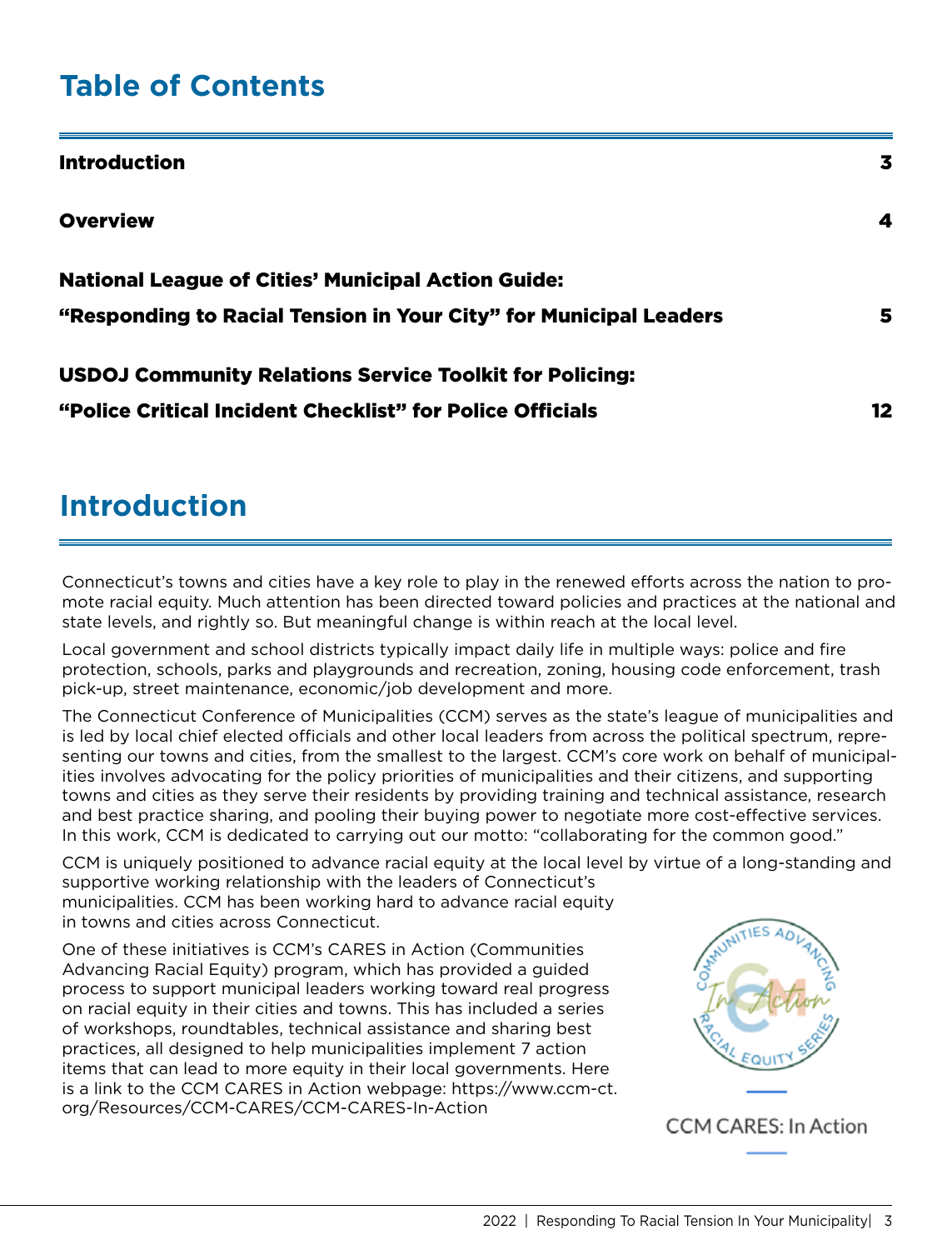## **Checklists for Responding to Racial Tension**

One for Municipal Chief Elected Officials and one for Police Officials

As part of CCM's CARES in Action initiative, we share innovative and impactful best practices from experts across the country on a range of key issues. In this spirit, we are sharing the advice and best practices recommended by the US Department of Justice Community Relations Services and the National League of Cities to respond to heightened racial (or other) tensions in a community.

 This report includes recommendations and checklists drawn directly from two important publications on responding to racial tensions in a community:

- NLCs' Municipal Action Guide: "Responding to Racial Tension in Your City" for Municipal Leaders
- USDOJ Community Relations Service Toolkit for Policing: "Police Critical Incident Checklist" for Police Officials

Each of these publications provides concrete, clear action steps to take in order to be prepared for potential racial tension and to act quickly when an event triggers heightened tension in your community. Each recommends strategies that include partnership and collaboration with all parts of the community and municipal government—particularly the police, and promote transparency, authenticity, consistency, and empathy.

The recommendations/checklists are presented here for all our towns and cities to consider. Additionally, CCM will hold special CARES in Action sessions that will feature presentations and discussion on both these documents.

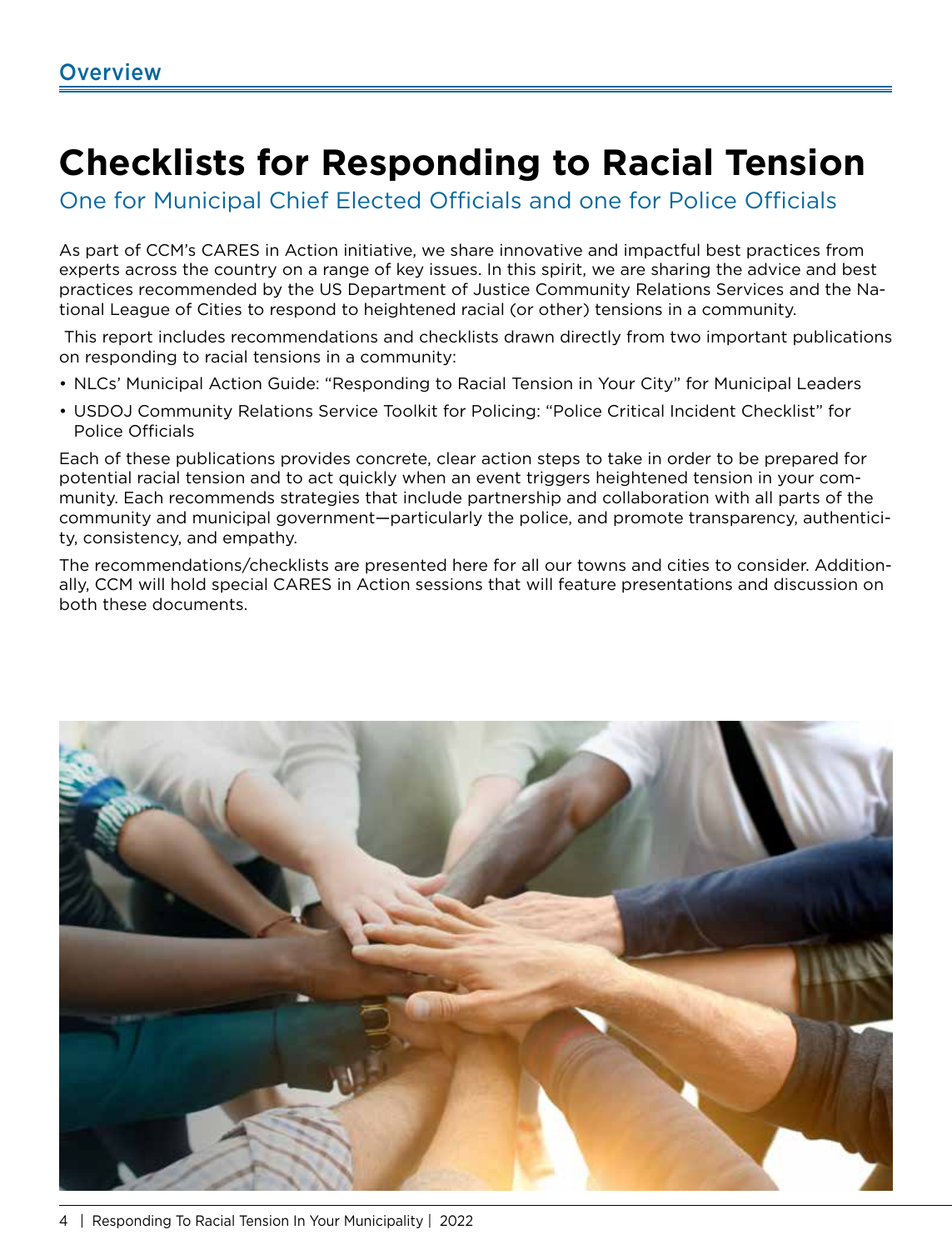

**REAL** RACE, EQUITY AND LEADERSHIP

### **Municipal Action Guide** Responding to Racial Tension in Your City



The full NLC report can be found at: https://www.nlc.org

2022 | Responding To Racial Tension In Your Municipality| 5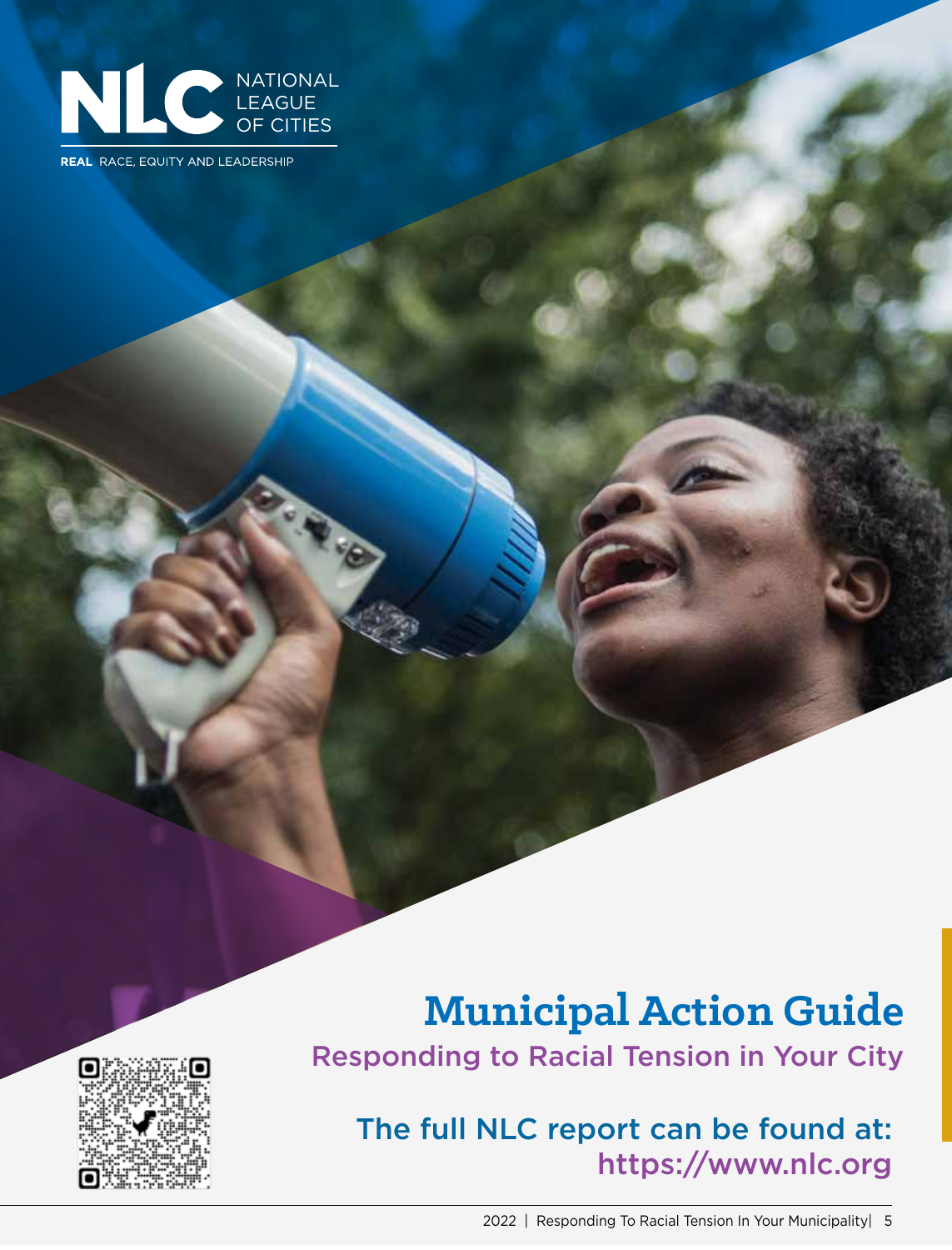

## **Racial Tension: Checklists**

#### **Crisis Response**

This list provides some of the most critical steps your municipality will want to take to respond in moments of racial tension.

#### Convene all cabinet/executive level staff to ensure city leadership is briefed from outset.

• Elected officials, managers, department heads, and key staff must operate from the same basis of knowledge and information.

Consult with municipal legal counsel to ascertain any issues of municipal liability.

Identify options for independent investigation in consultation with legal counsel.

Establish a clear and direct line of communication with police chief.

- Ensure that all facts about the incident are accurately and collectively known in real time.
- Agree on timing of fact sharing with stakeholders and/or public.

Identify elected leadership/staff and clearly state roles for internal response team; (i.e. spokesperson, family/victim liaison, media liaison, etc.). Set the tone:

- Publicly affirm commitment to the five values (*empathy, transparency, authenticity, partnership and collaboration, and consistency*).
- Update the family/victim(s) and the public with new information as developments occur.

#### Articulate a balanced message to law enforcement leadership and personnel.

• Provide acknowledgement and appreciation of their work but also stress the need for thorough investigation into incident.

#### Prioritize outreach to family/victim(s).

- Designate family/victim(s) liaison.
- Connect family/victim(s) to appropriate services.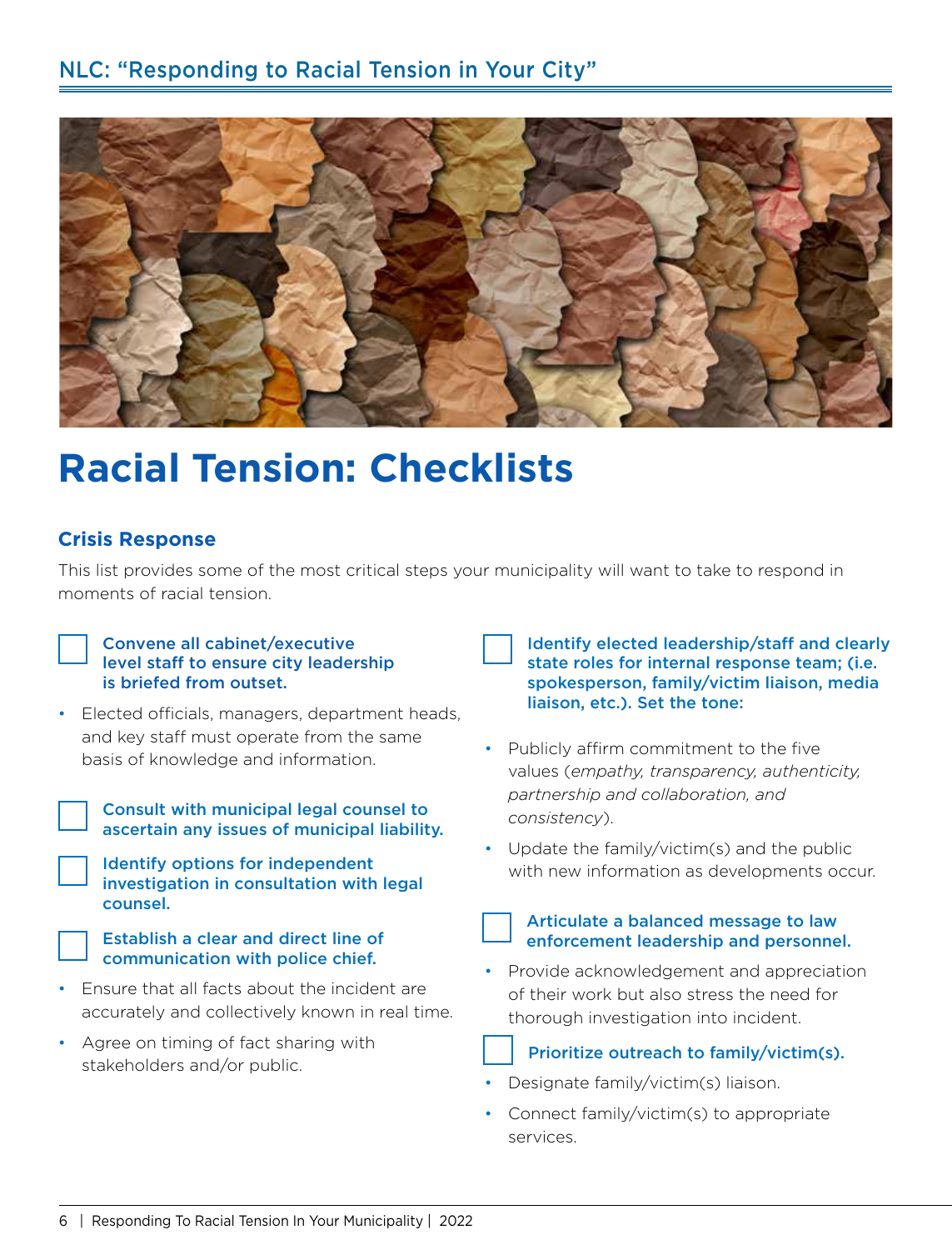### NLC: "Responding to Racial Tension in Your City"



#### Engage community stakeholders.

- Identify and engage a broad and diverse array of stakeholders who can bring knowledge, skills, abilities and assets to the crisis response management and post-crisis response efforts. (see Stakeholder Checklist)
- Set up community conversations in partnership with community stakeholders to engage them in understanding and learning from the incident and to prevent future incidents.

#### Develop an asset map of community stakeholders. Establish direct lines of communication to:

- Family/victim(s) Discuss appointing a liaison so family has a direct line of communication to municipal leadership. Inquire if family would like to appoint a liaison as well for channeling all communications.
- Community stakeholders Establish a direct line of communication to the identified community stakeholders and engage them in sharing accurate updates throughout the crisis.
- Public Establish communication platform(s) (i.e. – website, hotline) that community can access to receive information/updates.

#### Establish/review crowd management response policies with police chief and response team.

- Identify and review demonstration/protest polices, practices, procedures (Keep de-escalation at top of mind).
- Identify and review de-escalation protocols.

Continue to communicate updates to and any need for support from county, state, and federal officials.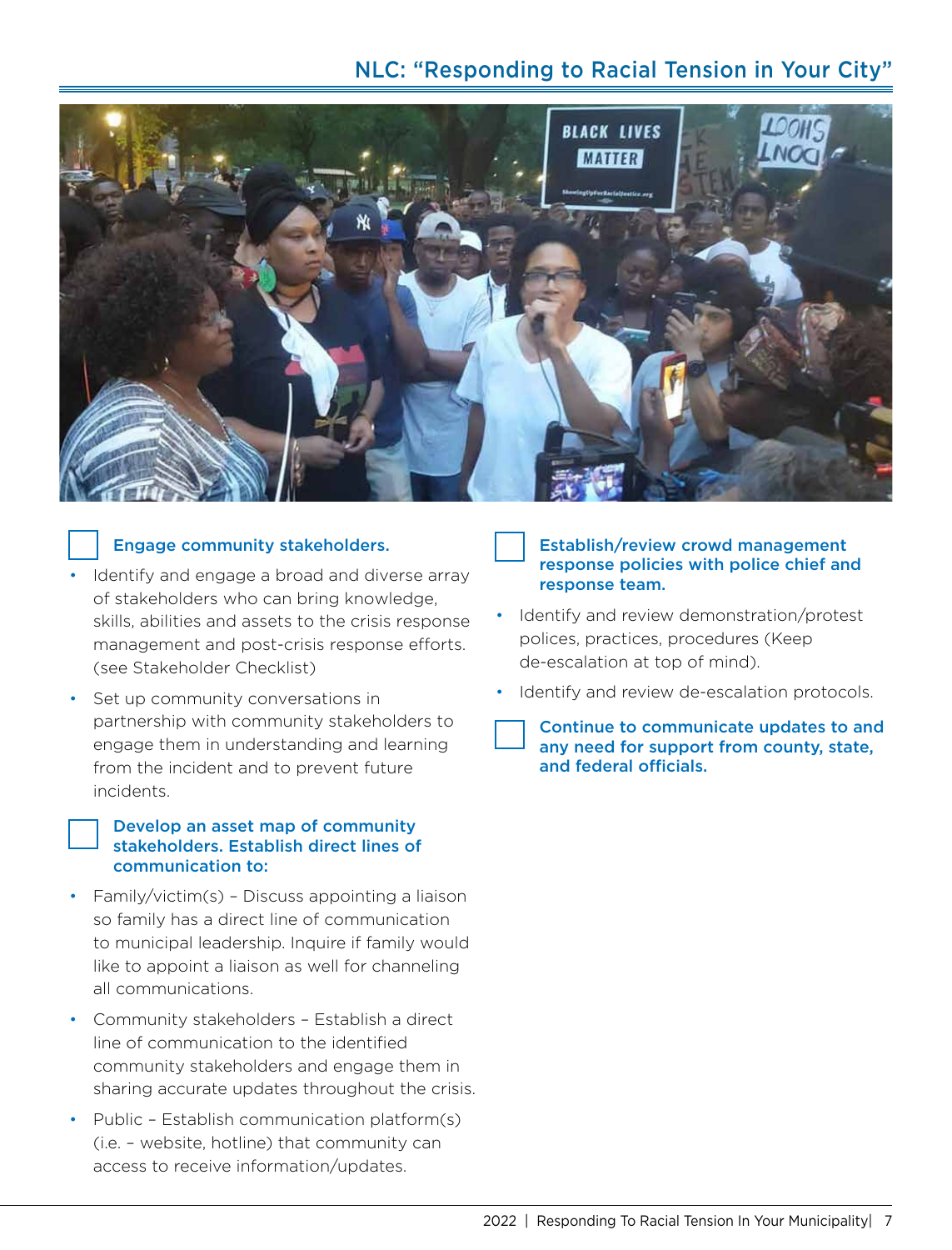

#### **Communications**

This checklist provides guidance on effective communication in the event of a critical incident in your municipality. It reinforces some of the suggestions in the Crisis Response Checklist provided and should be used in tandem with it.

| Designate a prim<br>backup spokesp |
|------------------------------------|
| <b>Understand your</b>             |

nary spokesperson and a erson.

r audience and who you are communicating with (Note: your key audience is always your constituents, even if you are on the national news).

Gather information and be thoroughly briefed by relevant agency and community stakeholders before you make any written or verbal statements.



Based on your audience, identify the appropriate communication methods and channels for disseminating information to this audience. Ensure that all audiences' language needs and access needs are considered and addressed (i.e. non-English speakers; hearing impaired; digital divide; elderly; etc.).

Establish a regular schedule of updates to manage expectations around informationsharing; communicate the schedule transparently.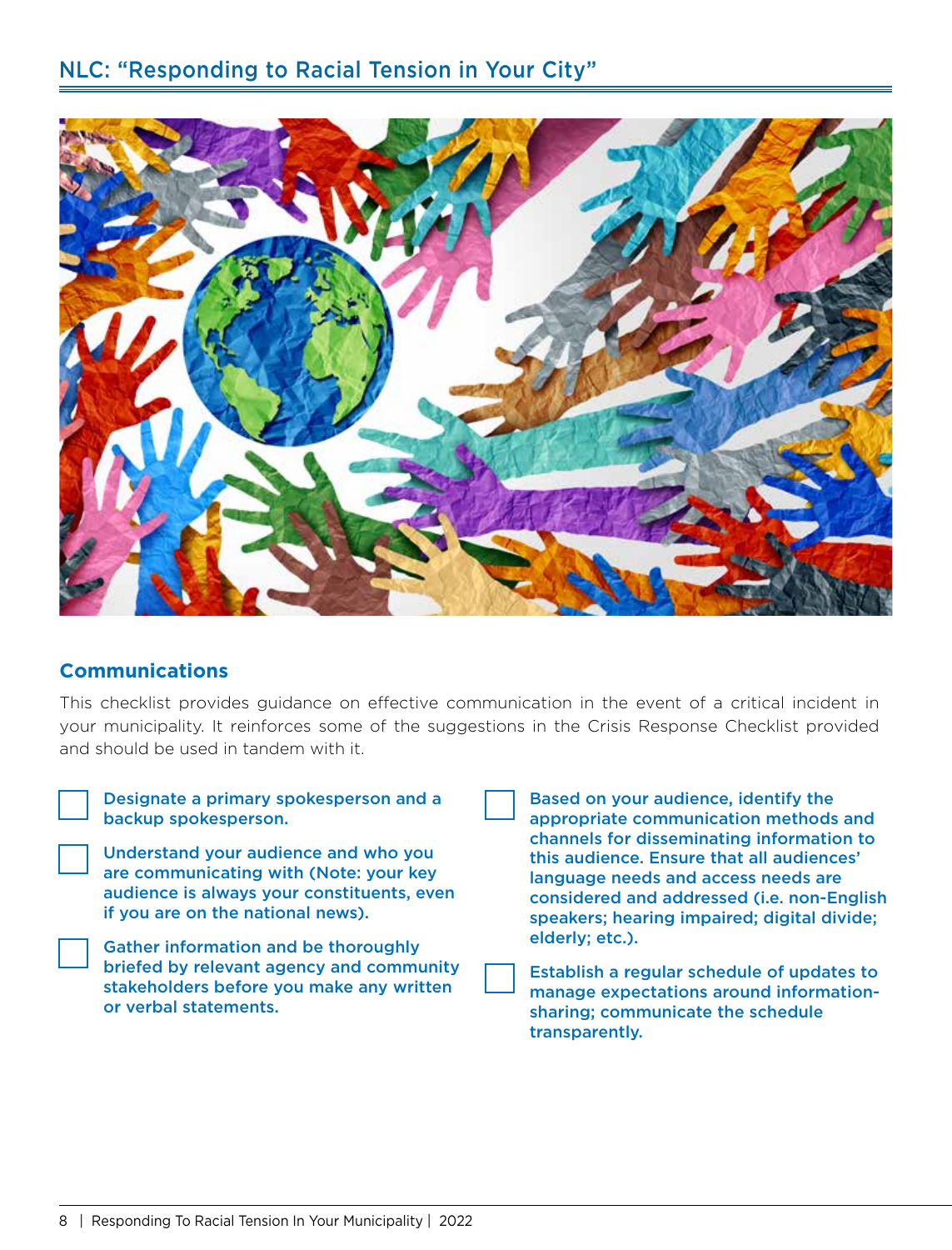#### NLC: "Responding to Racial Tension in Your City"



#### Stick to the facts and acknowledge context:

- Consider details that may be relevant beyond the single incident.
- Consider differing lived experience of impacted residents/communities.
- Do not editorialize or express your personal opinion.

Do not simply say "no comment." Provide factual responses about why you may not have an answer in the moment and be transparent to the extent legally appropriate.

Track and respond to media and community requests.



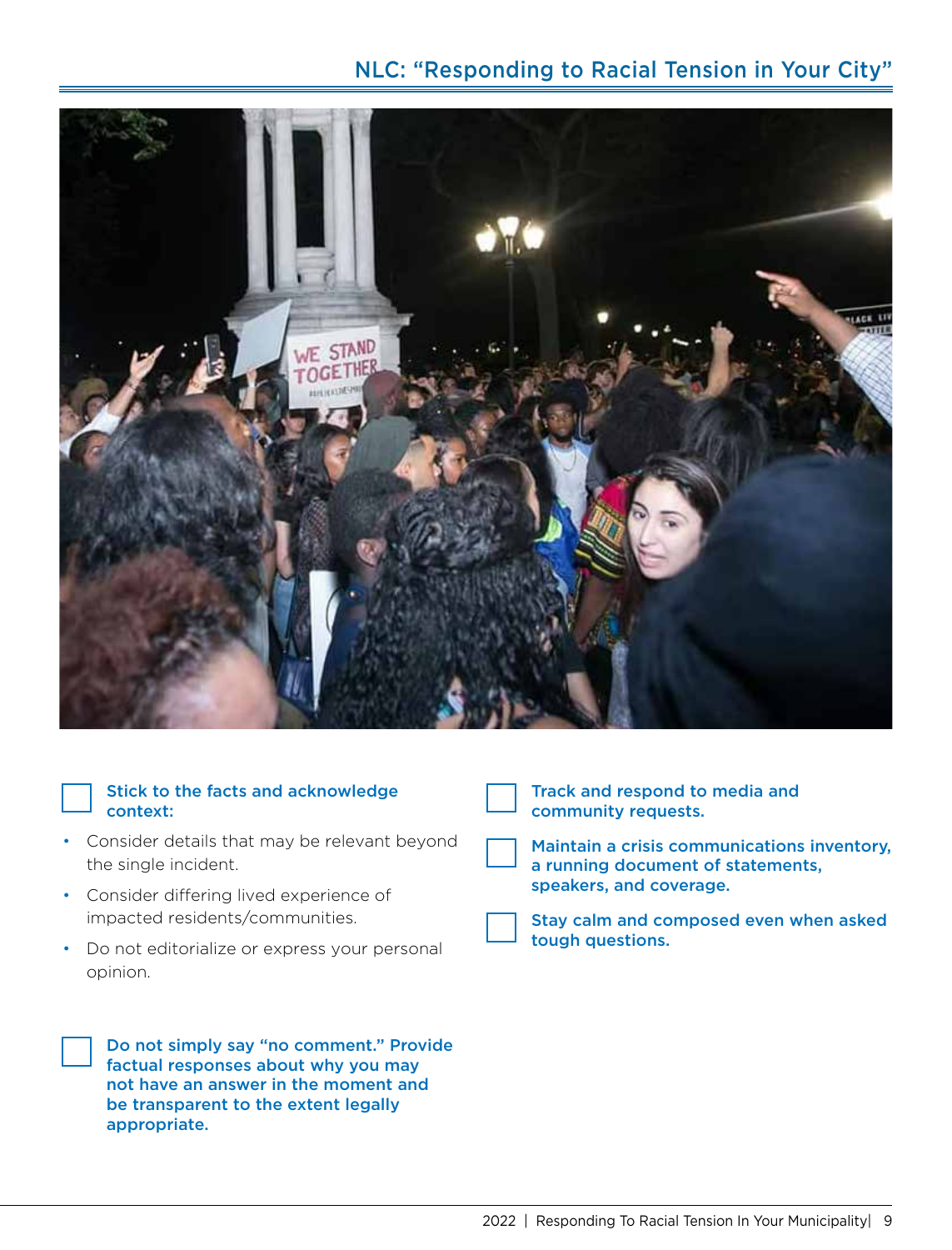#### **Stakeholder**

This list provides a framework for identifying and engaging a broad and diverse array of stakeholders who can bring knowledge, skills, abilities and assets to the crisis response management and post-crisis response efforts.

Every municipality is unique, and the range of stakeholders will vary. For each category below, consider:

- **1** Who is essential to the crisis response and the subsequent coordinated action and support?
- **<sup>2</sup>** Who in your community can contribute to a better response to and outcome from the crisis?

#### Local government

• Municipal leadership: elected officials; appointed officials; department heads; line staff

#### Law enforcement

• Police chief; deputies; community liaison officers

#### County, state, and federal government

- County health and social services
- State legislators
- Federal law enforcement (in the event of an independent investigation)



#### Non-profit, community-based organizations

• Local, private organizations providing social services; youth-serving organizations; cultural organizations

### Neighborhood groups

• Advisory neighborhood groups; neighborhood watch groups

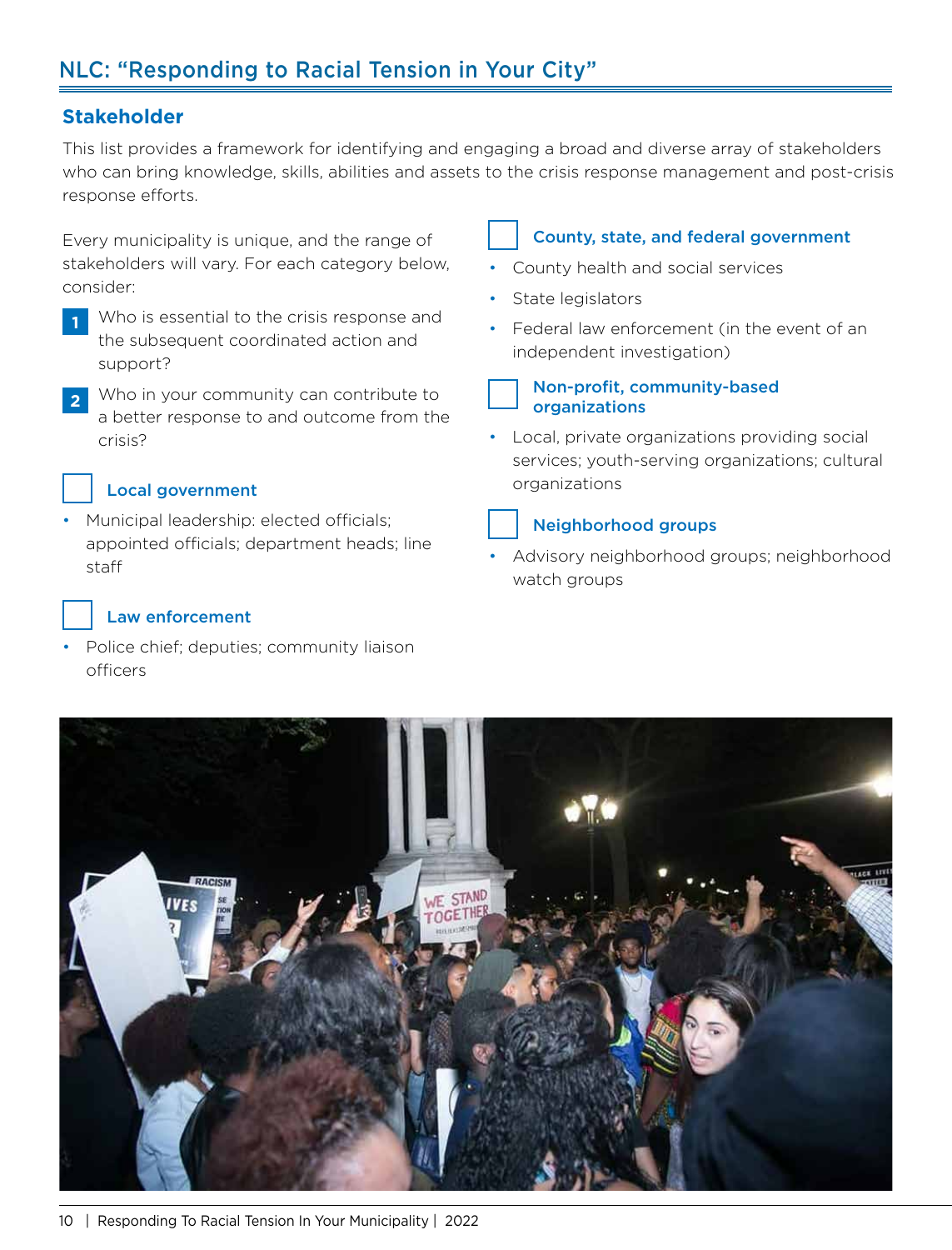#### Religious community

• Religious leaders; ensure multidenominational representation of all religious groups in your community

#### Health services/mental health services/ hospitals

• Private health and mental health service providers; hospital representatives (i.e. ER, crisis response personnel)

#### Education community

- Primary and secondary education officials
- College, university, community college representatives

#### Business community

• Chamber of Commerce; major employers; business owners

#### National organizations

• National organizations providing support to municipalities addressing issues of racial equity

#### Philanthropic organizations

• Regional representatives of national philanthropic groups engaged in supporting racial equity work

#### **About the National League of Cities**

The National League of Cities (NLC) is the nation's leading advocacy organization devoted to strengthening and promoting cities as centers of opportunity, leadership and governance. Through its membership and partnerships with state municipal leagues, NLC serves as a resource and advocate for more than 19,000 cities, towns and villages and more than 218 million Americans. Learn more at www.nlc.org.

#### **About Race, Equity And Leadership (REAL)**

In the wake of the 2014 unrest in Ferguson, Missouri, NLC created REAL to strengthen local leaders' knowledge and capacity to eliminate racial disparities, heal racial divisions and build more equitable communities. REAL does this through several intervention channels and support systems and with the understanding that local government leaders may not know where or how to start, offering tools and resources designed to help local elected leaders build safe places where people from all racial, ethnic and cultural backgrounds thrive socially, economically, academically and physically.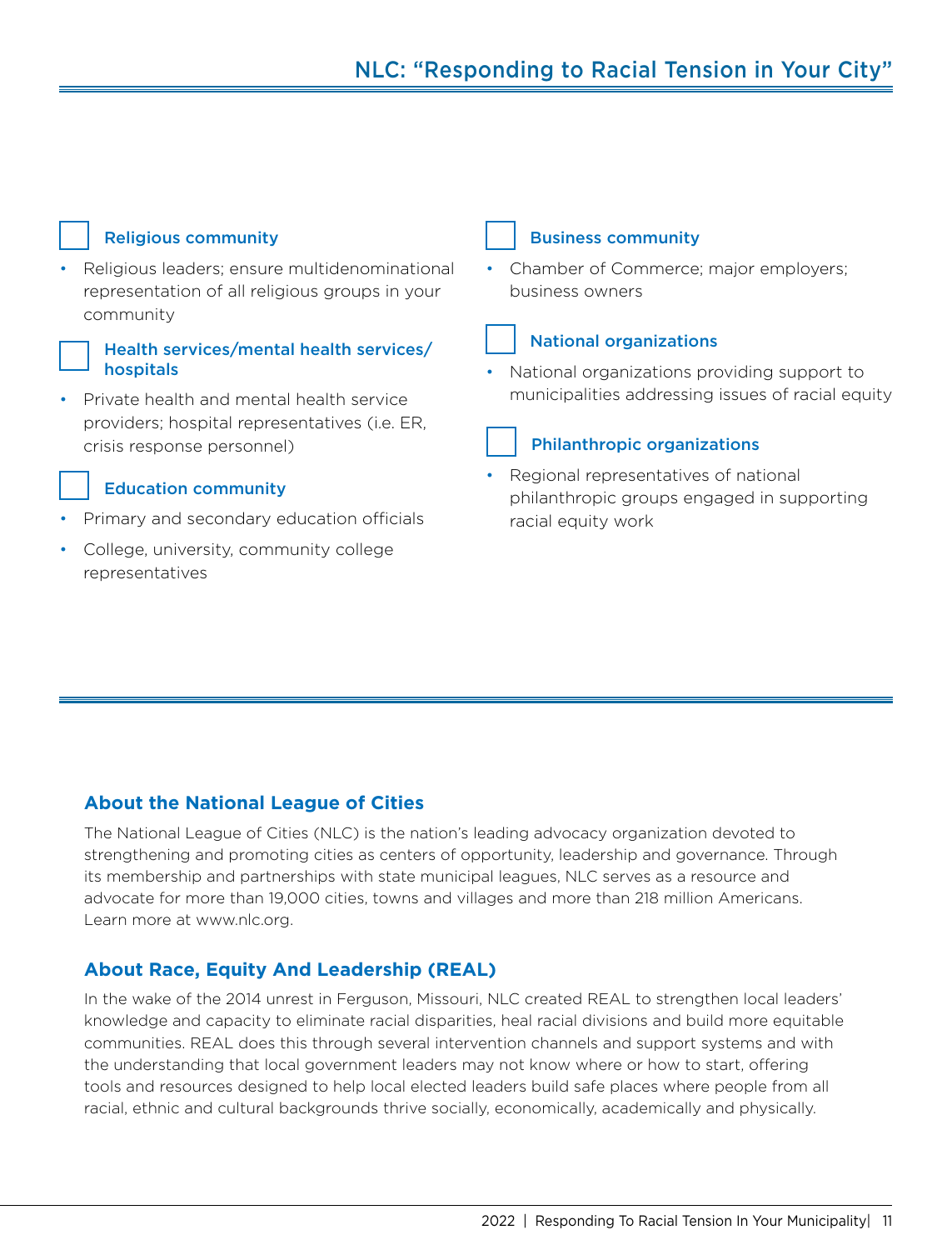

# **Police Critical Incident Checklist**

This section\* contains a checklist to prepare police officials for responding to a critical incident that has the potential to result in controversy or conflict involving the police and a community. Because a critical incident typically requires a police department to quickly undertake a wide range of actions, straining the capacity of the department, a checklist can help to ensure that officials consider all potential options ahead of time, and that certain tasks do not "fall through the cracks" during an incident. This checklist is not meant to be a comprehensive list of steps or a rigid timeline for a police response, but rather is intended to serve as a guide to many of the issues that police should consider before, during, and after a critical incident that results in community tension.

The immediate response of a police executive can determine how the community will respond to an incident, and can set the tone for the department's ongoing relationship with the community in the long-term. This checklist emphasizes actions that can help calm tensions and demonstrate good faith to the community.

\*The Police Critical Incident Checklist is part of DOJ/CRS's Police-Community Relations Toolkit.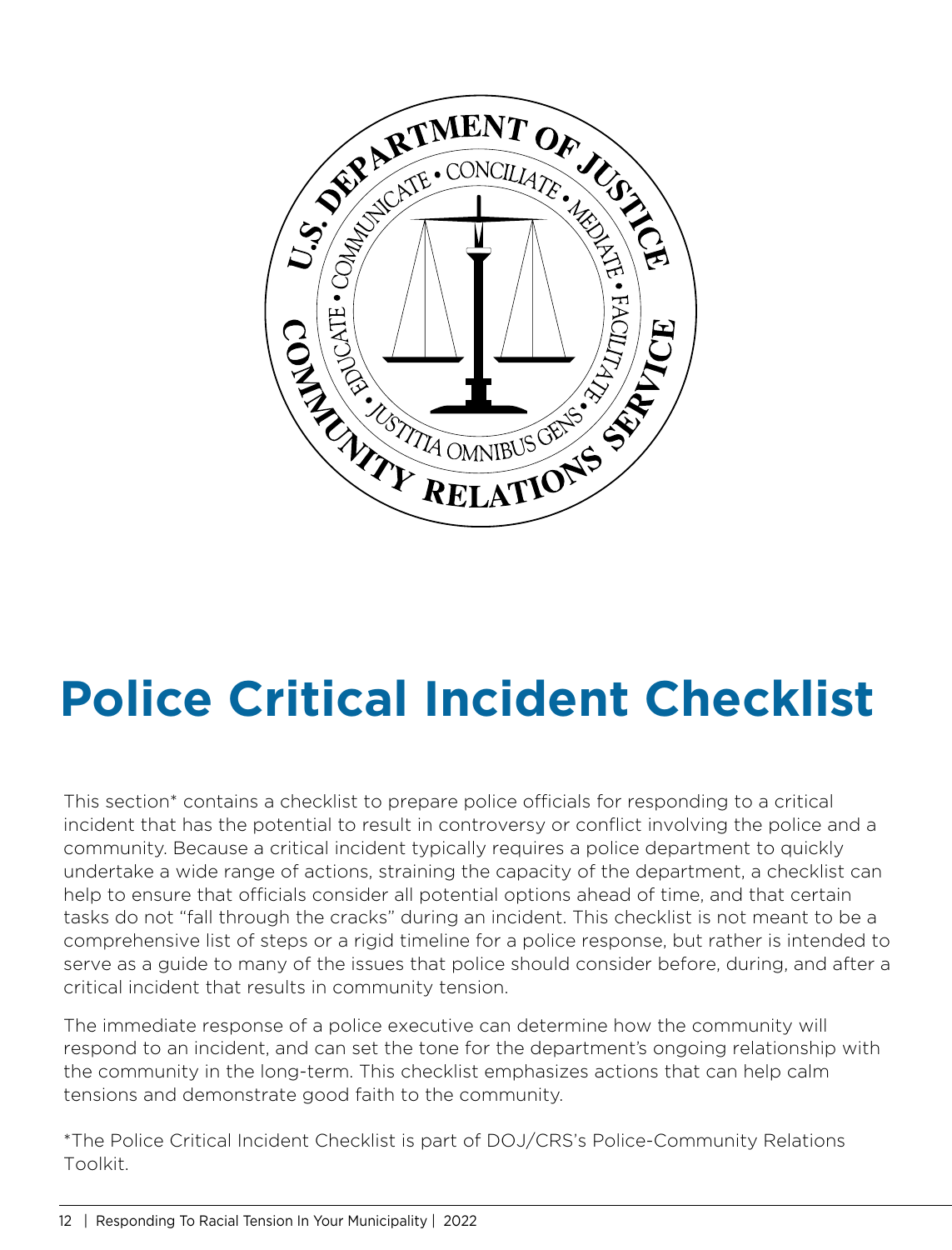*The Police Critical Incident Checklist is a planning resource for police executives to prepare them for responding to a potential controversial incident. This checklist can also be used to assist police executives during an incident. This checklist is not meant to be comprehensive list of steps or a rigid timeline for responding to a critical incident, but rather acts as a flexible resource, highlighting many important steps that police executives should consider.* 

#### *Items to Consider Before a Critical Incident Occurs for the Police Executive*

- $\Box$  Discuss notification and response protocols with the mayor, city manager, and any elected/ appointed boards or commissions which have police oversight. Have a plan for incidents, including an agreement on what they want to be notified about and when these notifications should occur.
- $\Box$  Establish relationships and direct lines of communication with key community leaders. Have a list of these community leaders ready with cell phone numbers.
- $\Box$  Establish relationships and direct lines of communication with police union leaders, if applicable. Have a list of these union leaders ready with cell phone numbers.
- $\Box$  Once relationships have been established, consider forming an Advisory Board that reflects the diversity of the community. For example, the Advisory Board could include one or more representatives from each policing area (district, precinct, ward, etc.). The Advisory Board should meet regularly and can help determine the best ways to engage the community and de-escalate any tensions if an incident occurs.
- Ensure that you have a protocol for major incidents, including a media plan, and that investigators, supervisors, and command staff members know their roles and responsibilities.
- $\Box$  Top police officials should visit officer roll calls, meet with specialized department units, and establish relationships with key local news media personnel during non-crisis times. Maintain communication with them.

#### *Items for the Chief Executive to Consider Immediately After a Critical Incident*

#### Immediate Action Items (within approximately 2 hours of the incident)

- $\Box$  Ensure that a command-level staff member is on the scene and providing information directly to you as it is received.
- $\Box$  Notify key public officials and community leaders about the situation promptly.
	- Let them know that you are gathering additional information and that you will contact them as soon as you know more.
- $\Box$  Gather as much preliminary information as possible about the incident. If possible, go to the scene of the incident yourself.
- $\Box$  Contact your public information or media office or liaison and develop an initial plan for their role. Start planning a press gathering to release information as quickly as possible. This planning should include the use of various media to keep the public informed. Social media, particularly Twitter, increasingly is being used by police to share information directly with the public and the news media on a minute-to-minute basis during a critical incident. Address misinformation directly. If new information contradicts earlier department reports,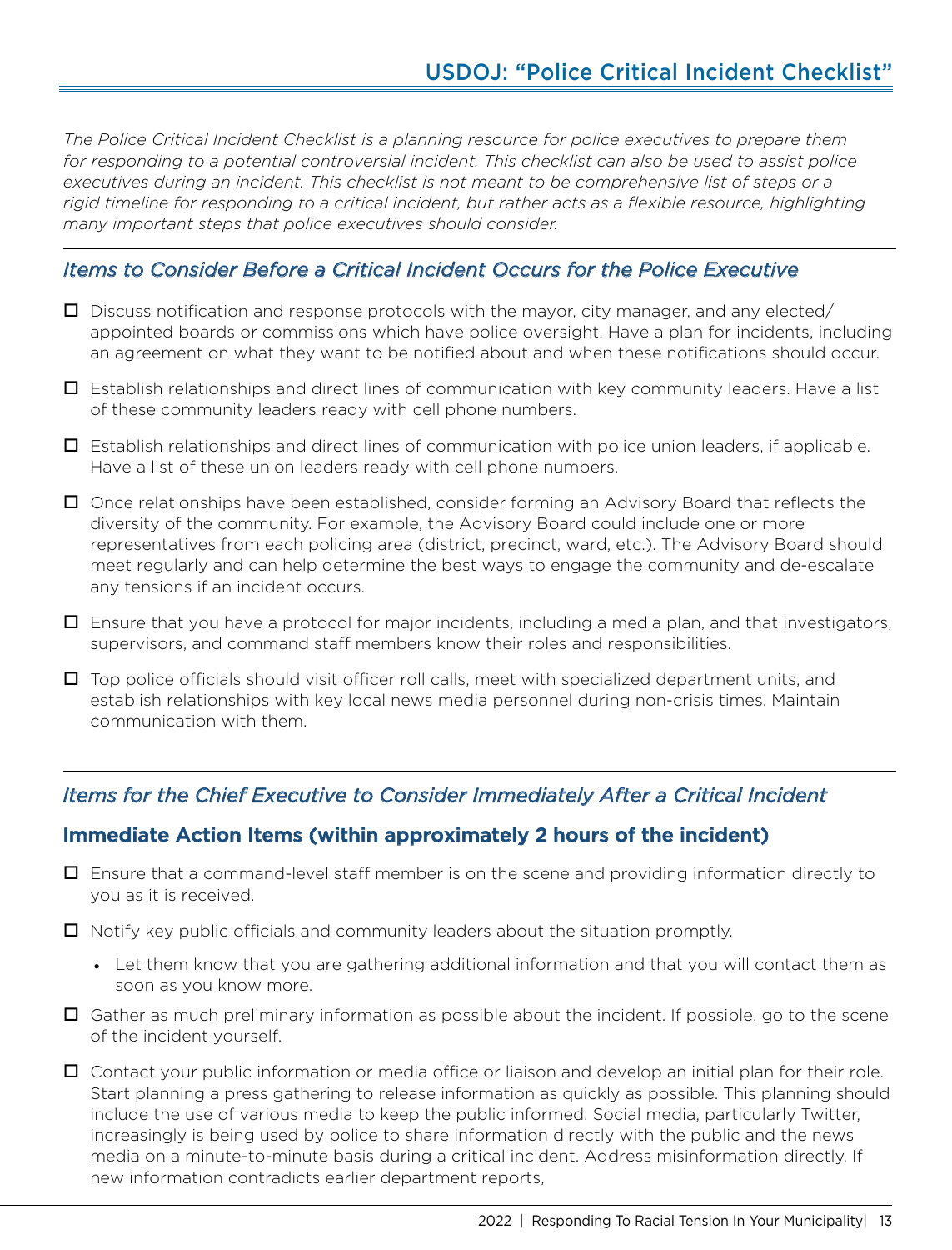### USDOJ: "Police Critical Incident Checklist"

issue the correct information as soon as possible. As time allows, use translation services to address the language needs of the community's diverse stakeholder groups.

- $\Box$  Avoid "dueling" press conferences; try to engage all interested parties to share podium time so that the community can see unity among their local leaders.
- $\Box$  If applicable, assign staff to begin watching social media and activity to assess what is being said about the incident and to gauge the mood of the community.

#### Action Items (within approximately 8 hours of the incident)

 $\Box$  Provide the preliminary information you can to the public about the incident (i.e., what you know, what

you don't know, what the department is doing about it); and if applicable, explain why you cannot provide additional information, and indicate when you will be able to share further information.

- **•** Emphasize that this is preliminary information in every statement. You are balancing the need for transparency with the reality that sometimes the first information about an incident may change as additional information emerges.<sup>1</sup>
- **•** If applicable, avoid making any prejudgments about officers' conduct before you have complete information, unless your statement is clearly needed (e.g., if a publicly available video depicts overt police misconduct or criminal behavior by an officer).
- **•** Explain that it may also take longer for some information to be released if there is an ongoing police investigation.
- $\Box$  Let the public know how often you will update them on the status of the incident or new information, and how these updates will be provided.

#### Action Items (within 24 hours of the incident)

- $\Box$  Brief community leaders and ask for their help in defusing community tensions while getting accurate information to their constituencies. Ask for calm and patience as the incident unfolds. Be flexible in briefing various community organizations and advocates; some may want to meet in groups, others may prefer to meet individually. Other leaders may have a preference for meeting in-person rather than over the phone.
- $\Box$  Engage public officials and community leaders to agree on a unified message that presents a transparent and cooperative process. Create a plan to work together should the incident start to escalate. While there can be disagreement or differing perceptions early on as to what has occurred, all leaders should be in agreement about the need to keep the peace; conduct a thorough and impartial investigation, if applicable; and make a commitment to keep the community informed. Craft the unified message around these statements that all local leaders can support.
- $\Box$  If applicable, publicly explain the investigatory process and any related policies that impact the release of information or determination of findings. Clarify policies related to contentious issues. Explaining the rationale for policies or practices that the public may not understand may be helpful in maintaining the community's patience and deescalating tensions.

<sup>1.</sup> See, for example, St. Louis Metropolitan Police Chief Sam Dotson discussing an officer-involved shooting incident in the PERF report "Defining Moments for Police Chiefs," pp. 7-8. http://www.policeforum.org/assets/definingmoments.pdf .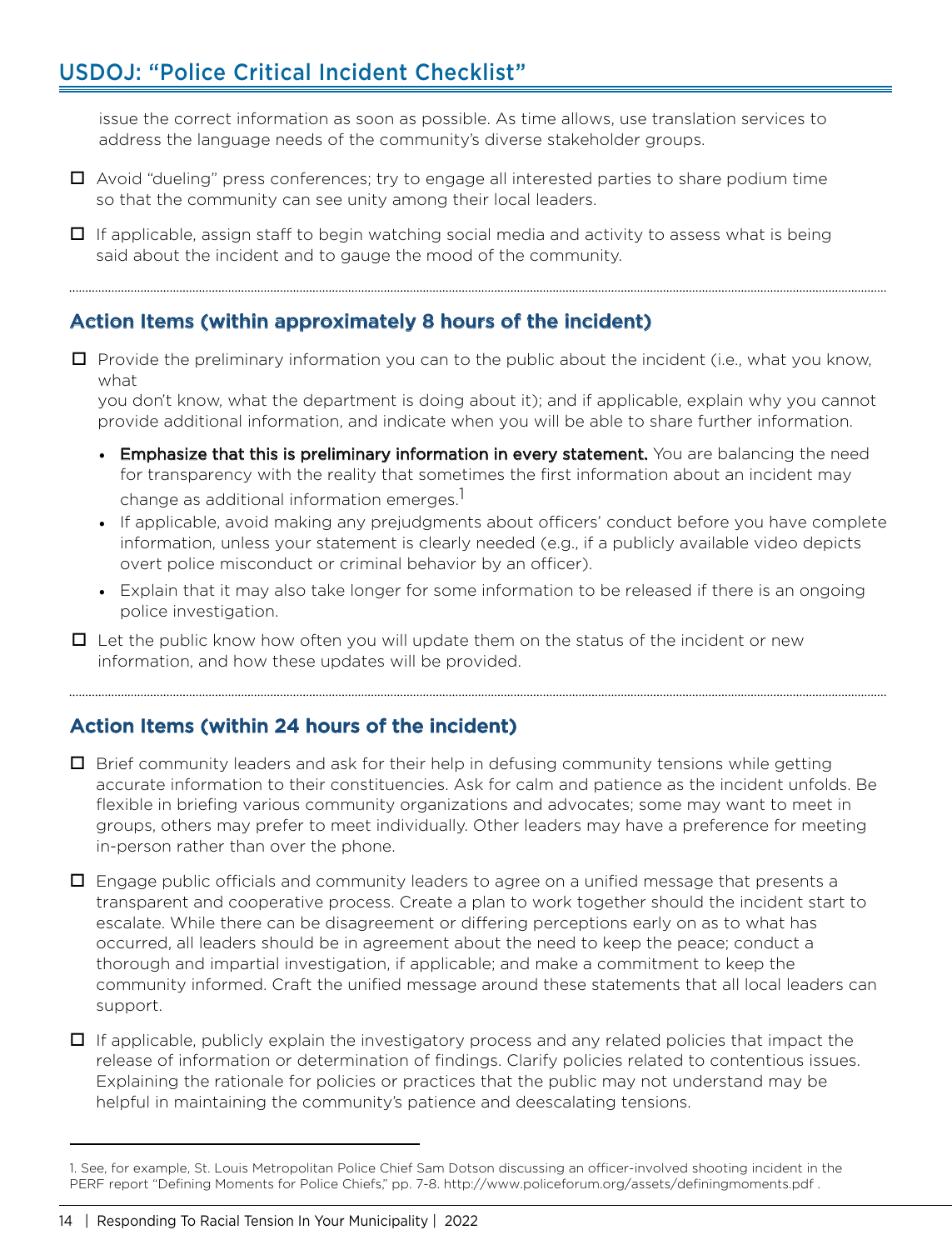$\Box$  When applicable, publicly clarify departmental policies governing the status of any officers who are involved in a controversy. This may include explaining laws that protect the rights of police officers (especially

any requirements that prevent their names from being released), and any other policies that help explain administrative and investigatory actions taken that may not be immediately apparent to the public.

 $\Box$  If applicable, announce publicly your willingness to cooperate with investigations of your department by other agencies (local, state, or federal).

#### Action Items (within 1 week of the incident)

 $\Box$  Consider the circumstances of the incident. If appropriate, you may choose to visit involved individuals, and to provide an update on the investigation and what to expect from the department, to extend an offer to provide updates, or make a liaison from your agency available to them. *\*Based on the circumstances, you may consider moving up the timeline for this call/meeting to the first 24 hours of the incident.*

 $\Box$  Anticipate and take precautions to prevent new incidents or confrontations. This includes giving supervisors guidance on how they should discuss the situation with officers at roll calls, closely monitoring unusual calls or activity, obtaining information from community leaders, and watching social media activity in the community.

 $\Box$  Frequently attend community events to explain the department's handling of the incident, as well as department policies and practices.

 $\Box$  Develop a strategy for releasing public information regularly, using social media, television, radio, or other forms of communication.

 $\Box$  Engage with both sworn and civilian staff within the department to address any concerns resulting from the incident. Ensure that employees have access to counseling, if appropriate.

 $\Box$  Issue a statement about the incident to all department employees and offer ample opportunities to discuss their concerns. Make sure this message is consistent with the message that you are delivering to the public.

#### Action Items (long-term incident aftermath)

- $\Box$  Request the assistance of community groups or others that may be able to assist with inter-group conflict assessment and conciliation moving forward.
- $\Box$  Consider having an after-action review of the incident conducted by an outside review team. The after-action review should include lessons learned and should highlight promising practices. Share these findings and lessons learned department-wide. You may also consider making the findings from the after-action report public.

 $\Box$  Survey different community groups to learn about their concerns with the police or department operations.

 $\Box$  Consider opportunities for the community to provide additional input. Consider having third parties or community leaders host and facilitate the meetings.

 $\Box$  Consider conducting a review of any policies, accountability systems, or training protocols related to the incident.

 $\Box$  Consider establishing a public commission, task force, or other work group to develop recommendations for addressing specific concerns.

 $\Box$  Consider conducting an assessment of your department's community policing practices.

 $\Box$  Remember to continually update internal stakeholders in the aftermath of the event.